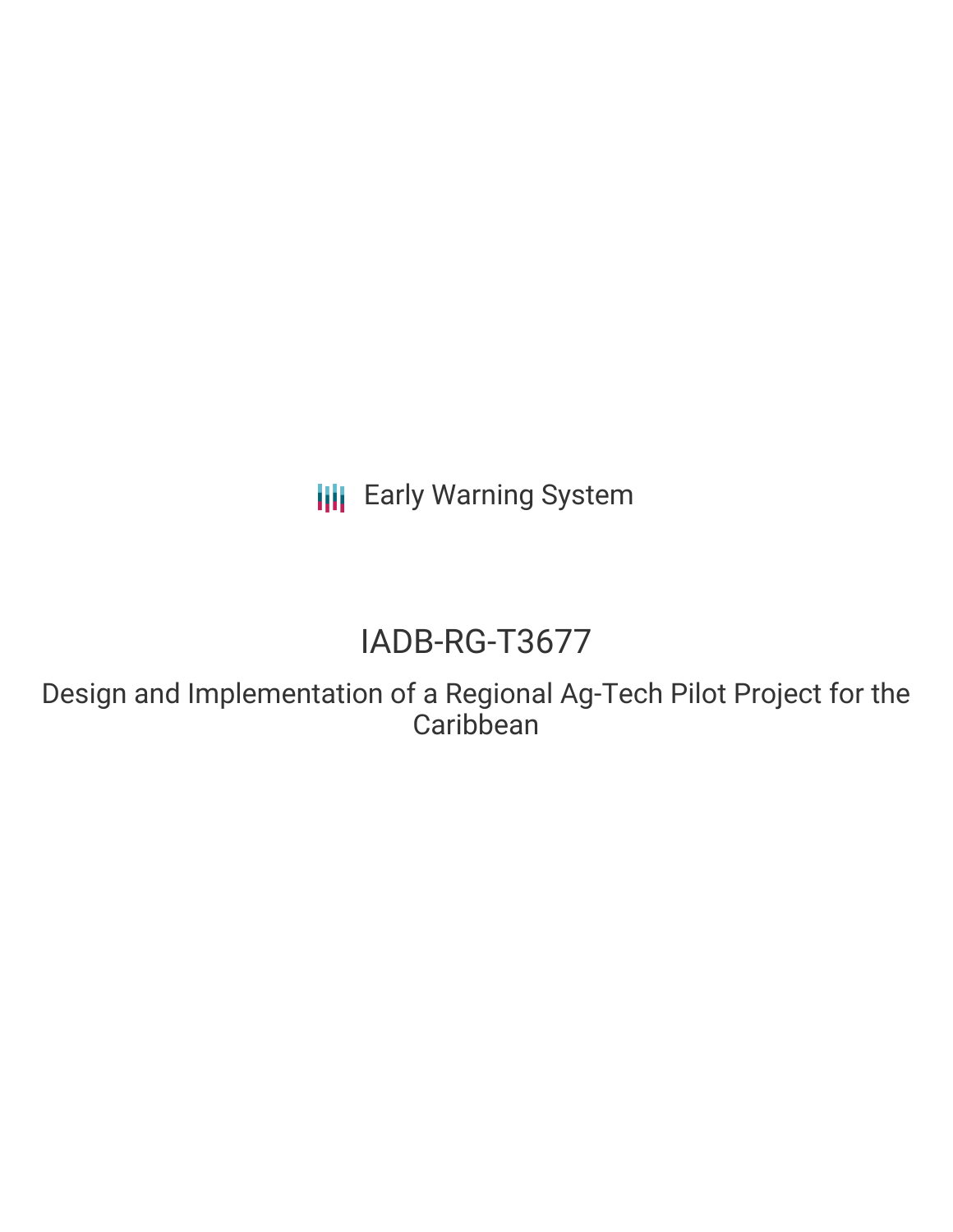

## **Quick Facts**

| <b>Financial Institutions</b>  | Inter-American Development Bank (IADB)          |
|--------------------------------|-------------------------------------------------|
| <b>Status</b>                  | Approved                                        |
| <b>Bank Risk Rating</b>        |                                                 |
| <b>Borrower</b>                | Regional                                        |
| <b>Sectors</b>                 | Agriculture and Forestry, Technical Cooperation |
| <b>Investment Amount (USD)</b> | $$0.50$ million                                 |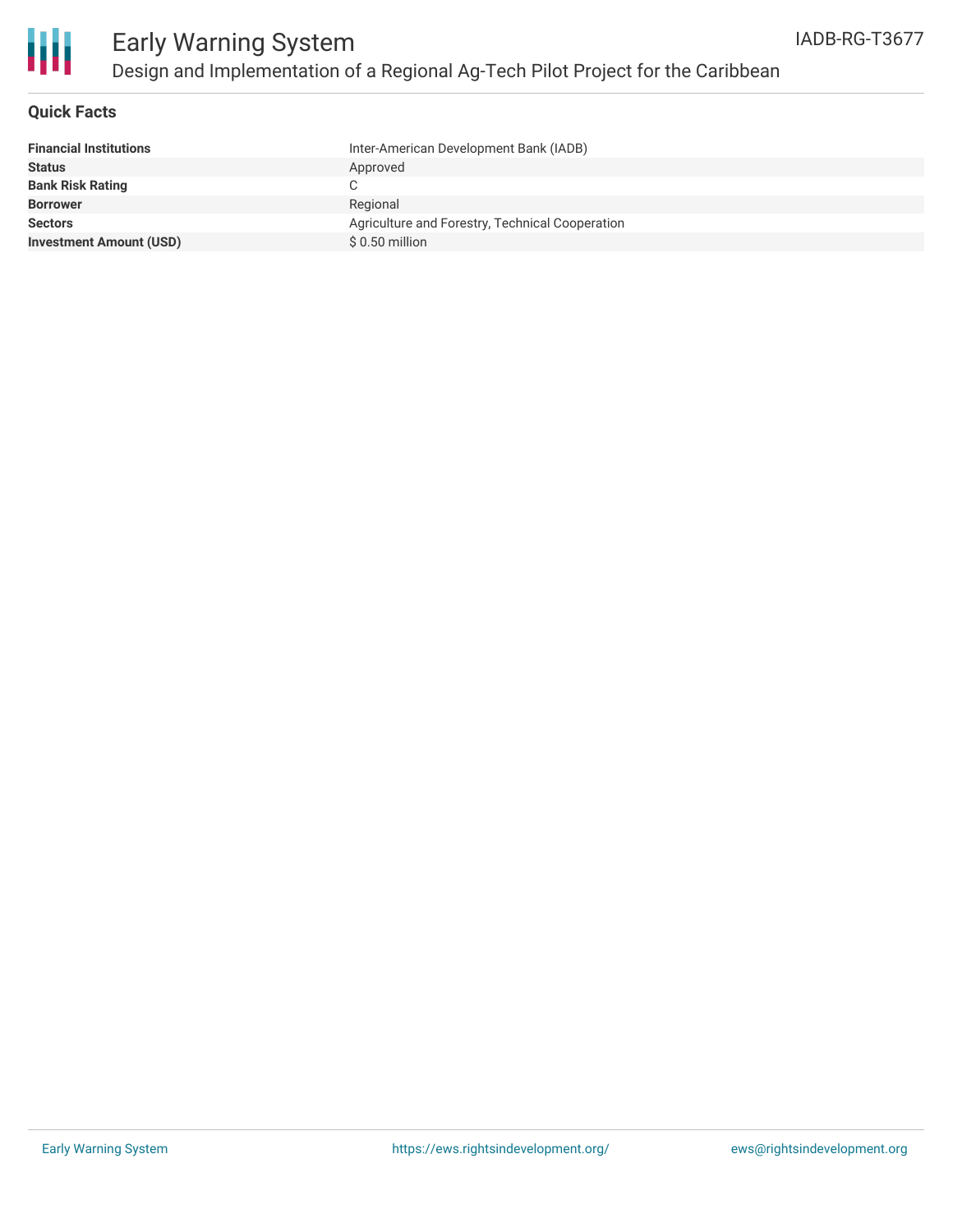

# **Project Description**

The objective of this Technical Cooperation (TC) is to improve the capacity of public and private sector actors to collaborate in the design and implementation of commercial Ag-Tech solutions (viable technologies and the associated business models) for contributing to the improvement of agriculture sector productivity in the Caribbean.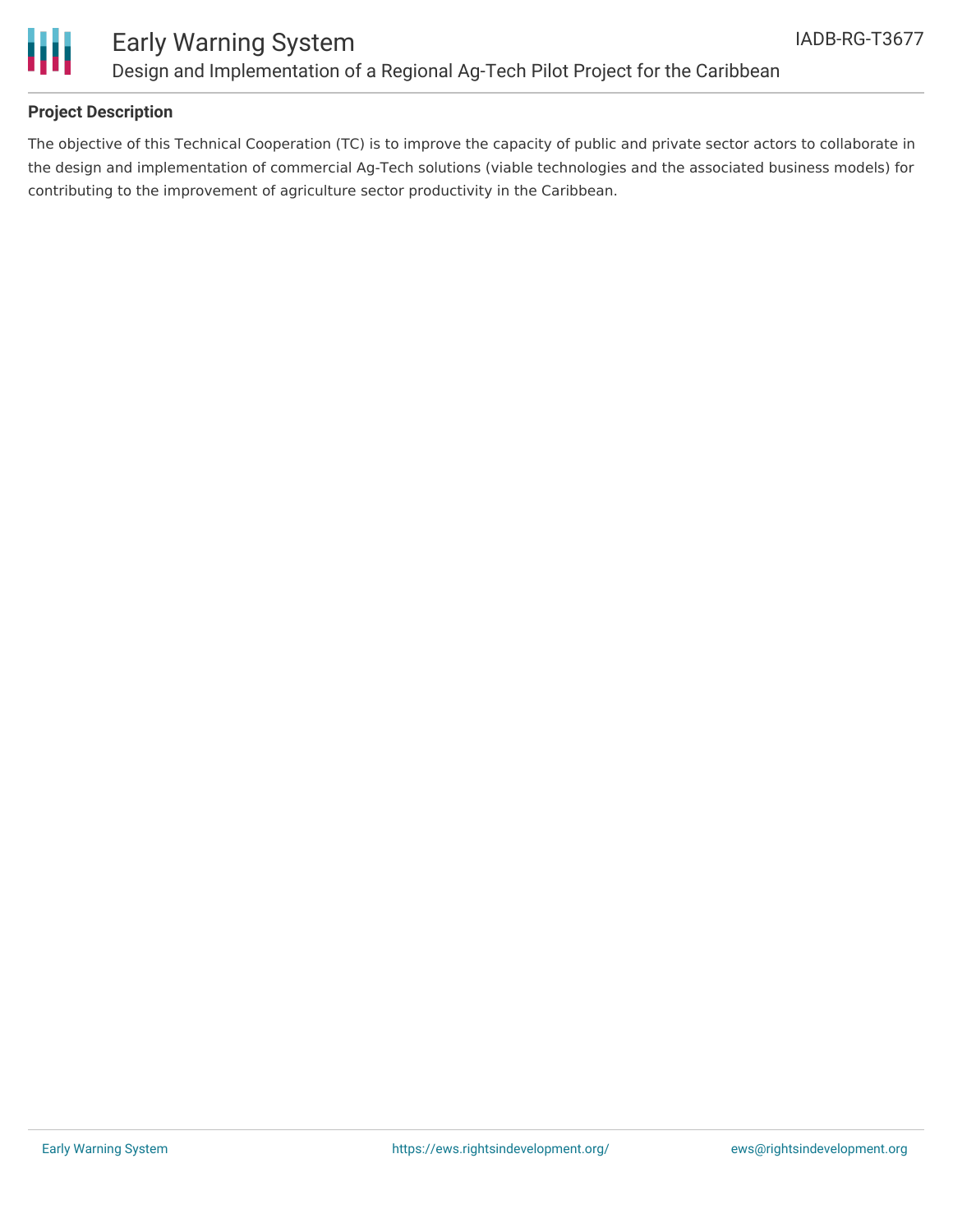

### **Investment Description**

• Inter-American Development Bank (IADB)

The "Investment Type" was not available at the moment of the snapshot.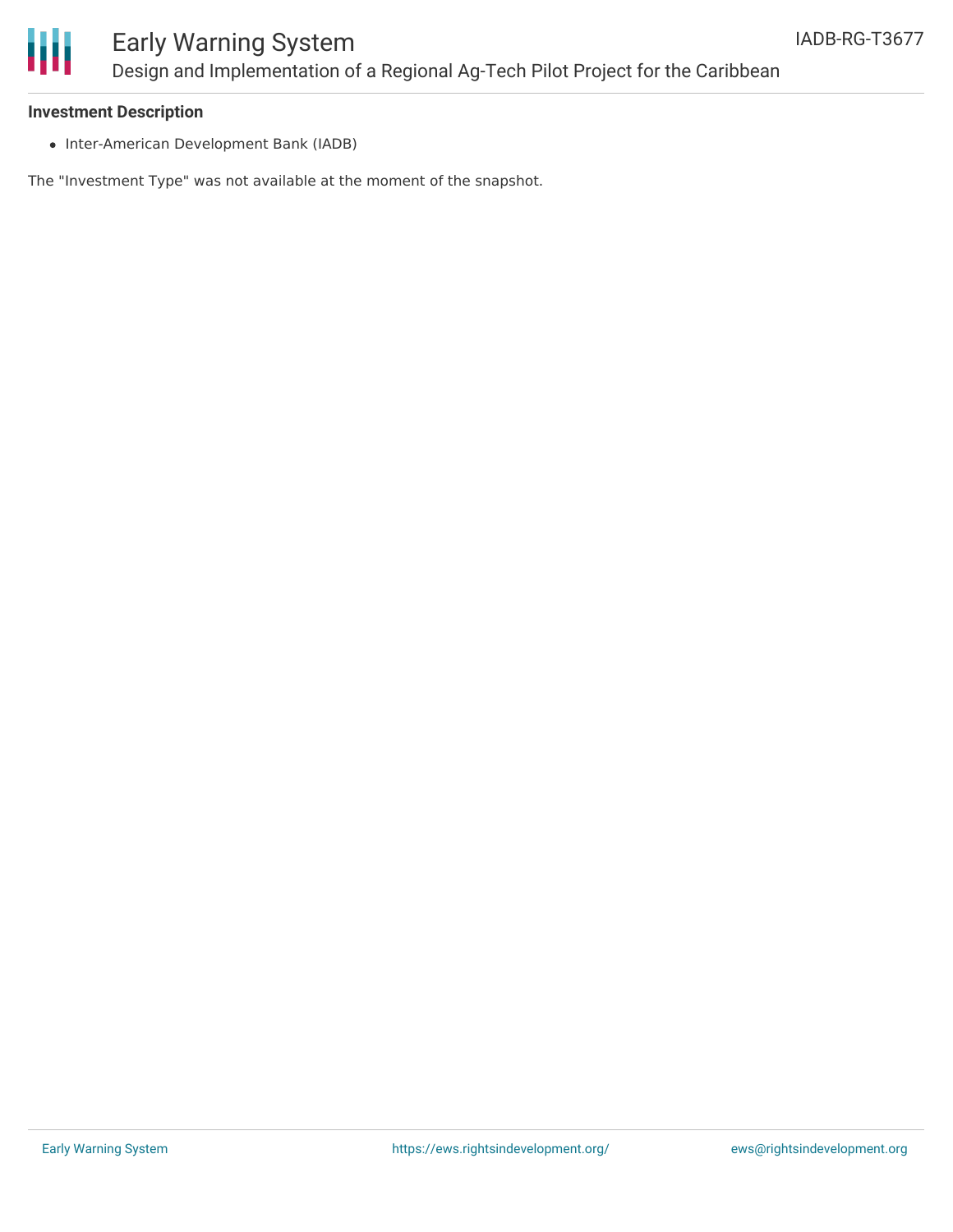

#### **Contact Information**

#### ACCOUNTABILITY MECHANISM OF IADB

The Independent Consultation and Investigation Mechanism (MICI) is the independent complaint mechanism and fact-finding body for people who have been or are likely to be adversely affected by an Inter-American Development Bank (IDB) or Inter-American Investment Corporation (IIC)-funded project. If you submit a complaint to MICI, they may assist you in addressing the problems you raised through a dispute-resolution process with those implementing the project and/or through an investigation to assess whether the IDB or IIC is following its own policies for preventing or mitigating harm to people or the environment. You can submit a complaint by sending an email to MICI@iadb.org. You can learn more about the MICI and how to file a complaint at http://www.iadb.org/en/mici/mici,1752.html (in English) or http://www.iadb.org/es/mici/mici,1752.html (Spanish).